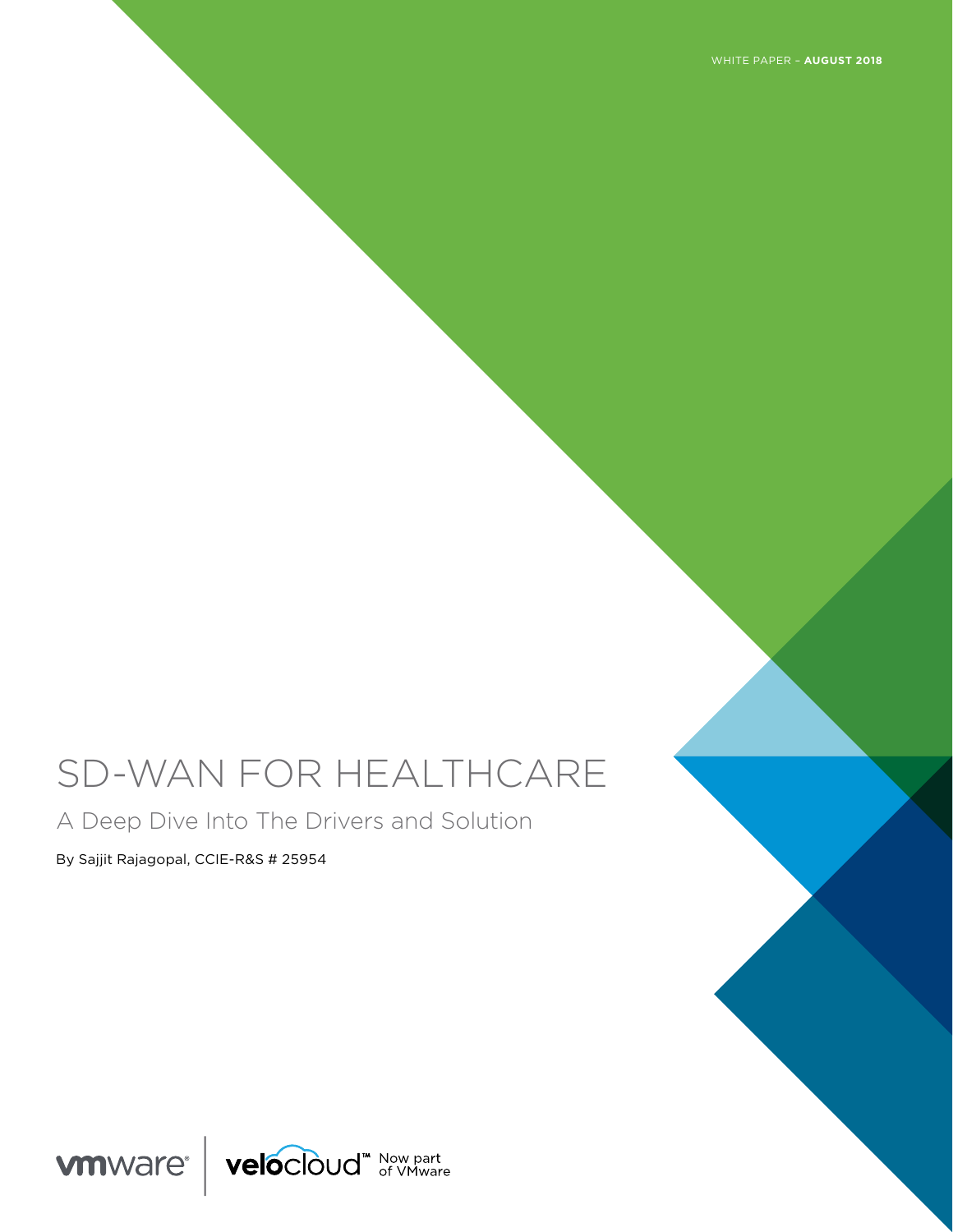# Table of Contents

| Healthcare's Unique Networking Use Cases                         | 3              |
|------------------------------------------------------------------|----------------|
| <b>Primary Pain Points</b>                                       | $\overline{4}$ |
| The Emerging Profile                                             | 5              |
|                                                                  |                |
| Why Providers Say "I Gotta Have SD-WAN!"                         | 6              |
|                                                                  |                |
|                                                                  |                |
|                                                                  |                |
|                                                                  |                |
| SD-WAN and the Growth of Mergers, Acquisitions, and Partnerships | 8              |
|                                                                  |                |
| Turning to SD-WAN                                                | 9              |
| Conclusion                                                       | 9              |

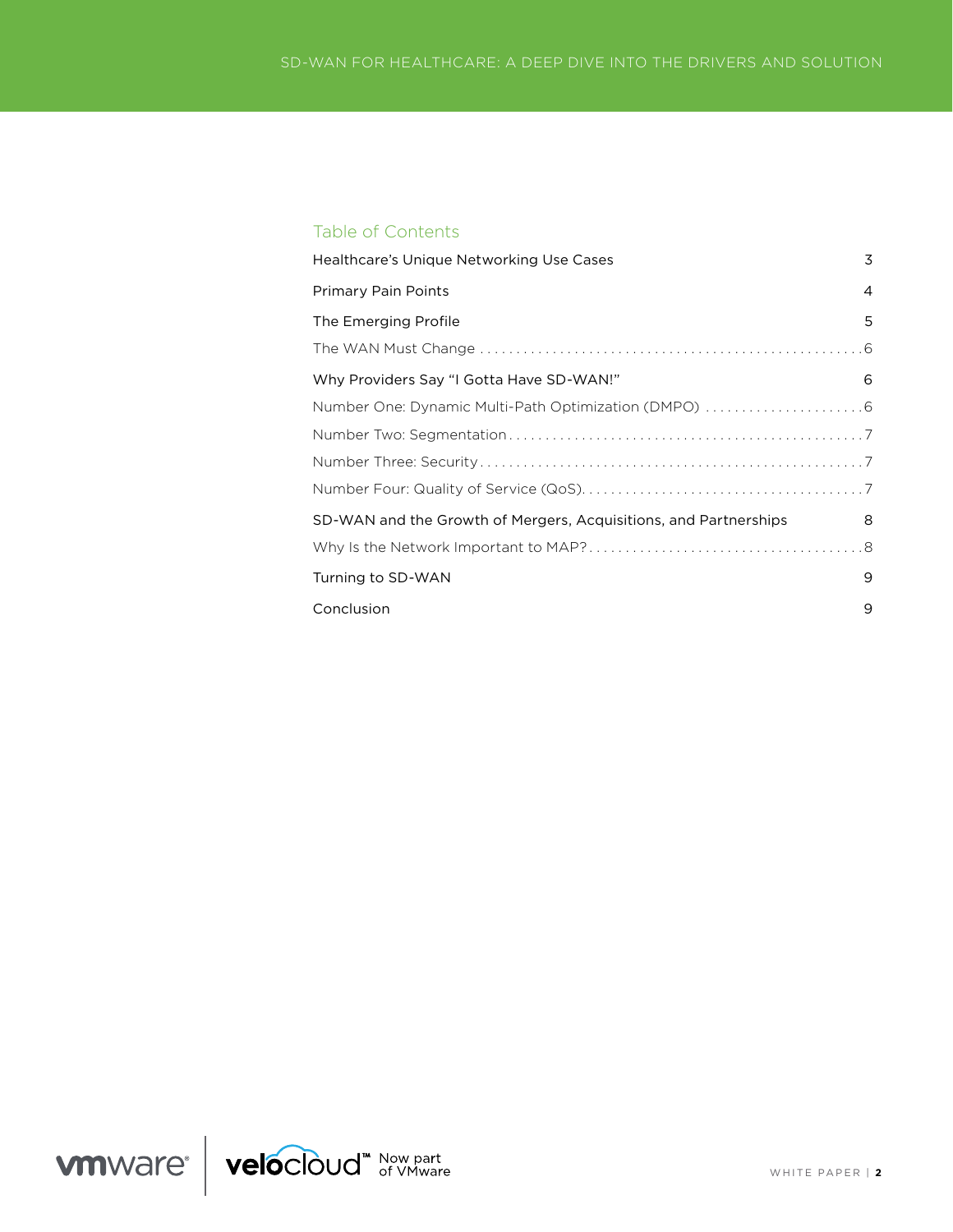The ability to provide excellent care to patients, to enable access to all medical records regardless of location, and processing transactions between customers, care facilities, insurance agencies and more, are all triggers for today's increasing technology change in the healthcare industry. With mergers and acquisitions on the increase, payments taking place online, and greater and greater amounts of data analytics needed, healthcare organizations need robust, scalable, secure, and easy to manage networking infrastructure that allows them to keep up with changing technology trends.

[Software-defined WAN \(SD-WAN\)](https://www.vmware.com/solutions/sd-wan.html) has emerged as a game changer for healthcare. Its easy-to-deploy architecture allows organizations to implement it alongside or over-the-top of any existing networking infrastructure, with any transport option available, and to any site regardless of location. With the shift to the use of cloud applications, SD-WAN allows any clinic, remote site, pharmacy, or hospital to quickly and seamlessly gain access to those applications.

In this paper, we'll investigate healthcare's unique use cases, user pain points, and the unique functionality of SD-WAN that will continue to be a major force in this vertical. We'll start with the trends and use cases that the [VMware NSX SD-WAN](https://www.vmware.com/products/nsx-sd-wan-by-velocloud.html)  [by VeloCloud](https://www.vmware.com/products/nsx-sd-wan-by-velocloud.html) is seeing in the industry today.

## Healthcare's Unique Networking Use Cases

Availability and uptime: Networking availability and uptime are of the utmost importance in healthcare, even if it means additional expenditure. Depending on legacy networking and connectivity, outages and downtime were huge impediments to providing appropriate patient care or enabling transactions to occur. Customers that have adopted SD-WAN no longer have to worry that lack of connectivity will inhibit their healthcare organization's ability to meet demands.

**Visibility**: Healthcare IT teams now have visibility into the entire network with SD-WAN. Because SD-WAN uses customer-premises physical or virtual edges that connect to a cloud-based centralized orchestrator, IT managers have a onepane-of-glass perspective into traffic flows, issues with the network, and deploy configuration or rule changes from the orchestrator network-wide in one step.

**Identify and Repair**: Using Dynamic Multi-Path Optimization (DMPO), SD-WAN measures the traffic flowing across the network and ensuring critical applications are prioritized over those that are less-critical. This is especially important in blackout/brownout situations, as SD-WAN is able to predict and remedy these situations, often repairing the lines to ensure connectivity stays consistent. It dynamically adjusts to the underlaying conditions and either steers or remediates the access and transport of these critical applications.

**Turning Up New Sites**: Healthcare is no longer relegated to major cities. There is a need to provide healthcare facilities in remote locations where greater numbers of patients can be served. Traditionally, turning up new sites was complex, due to a lack of connectivity options. SD-WAN has changed that as it can utilize any type of connectivity available (private and public links) and for faster deployment, can utilize LTE until other options can be obtained.

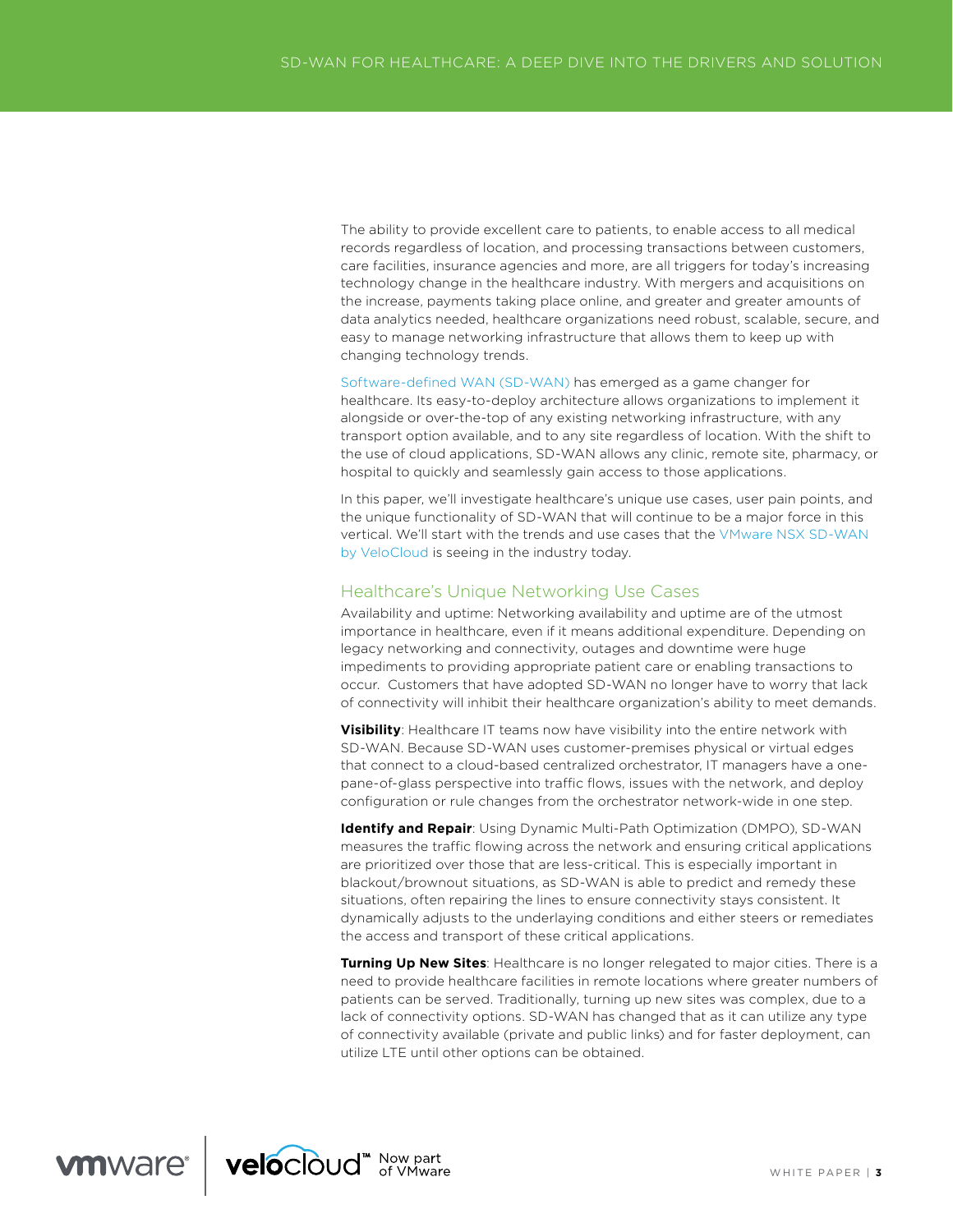**Growth by Merger and Acquisition**: The number of mergers and acquisitions in the healthcare industry is increasing. In 2017 alone, there were 43 transactions. Following a merger or acquisition, the individual companies must merge their systems, combining many disparate platforms with another, which is a traditionally laborious and difficult task to complete. Initially, the lead company gives the acquired sites limited access to resources and once fully on-boarded, converts them to production standard and provide full access to production and existing corporate sites. However, with SD-WAN, this is no longer an issue, as each site can be brought into the existing network quickly and efficiently.

**Standardization**: One of SD-WAN's features is its ability to centrally manage and control all sites in the network. Additionally, if policies or configurations must be implemented or modified, the central management orchestrator is able to deploy these changes automatically, without the need to send a trained technical staff to each location. This process also allows new sites or acquired locations to be deployed using standard templates or profiles to eliminate human error and speed up a go-live time.

**Tossing Traditional Connectivity**: Traditionally, healthcare facilities relied on MPLS as the connectivity between sites and primary centers of data. MPLS is private and highly secure but is difficult to implement in every location, especially smaller offices or clinics, due to its high cost. More and more, healthcare is shifting away from MPLS and adopting SD-WAN either alongside it or as a substitute when MPLS contracts expire. Hybrid WAN allows this shift to occur without compromising security and while keeping in compliance with HIPAA, SOC2, etc.

Segmenting Traffic: There are various forms of networking traffic, and each industry has its unique segments. In healthcare, there is likely to be three types of traffic: corporate traffic, quest traffic, and payment traffic. SD-WAN is able to segment this traffic so that each is routed to the correct destination regardless of point of origin. Corporate traffic is backhauled to the data center for UTM inspection. Guest traffic is dropped off by location at each site. Payment traffic for services rendered, must be PCI compliant and routed through the appropriate payment channel.

# Primary Pain Points

Healthcare is no diferent than other industries in its reliance on the network to conduct business and serve its clientele. And, as just like in other industries, the traditional [wide area network \(WAN\)](https://www.vmware.com/solutions/sd-wan-traditional-wan.html) that it relies on is complex, static, unable or too slow in adapting to the changing dynamics required of healthcare.

The digital transformation and expansion into the cloud is causing a major disruption in the Healthcare industry. To completely embrace this transformation and take advantage of all that if offers requires the industry to scrutinize the WAN and eliminate the obstacle that it poses by forcing adaptation to new technologies and platforms.

**Reliability and Security**: The primary pain point in the Healthcare industry is the continuous challenge to provide reliable and secure access to information (patient medical records, medical imaging, etc.) to geographically diverse branch site types while remaining in compliance with industry regulations.

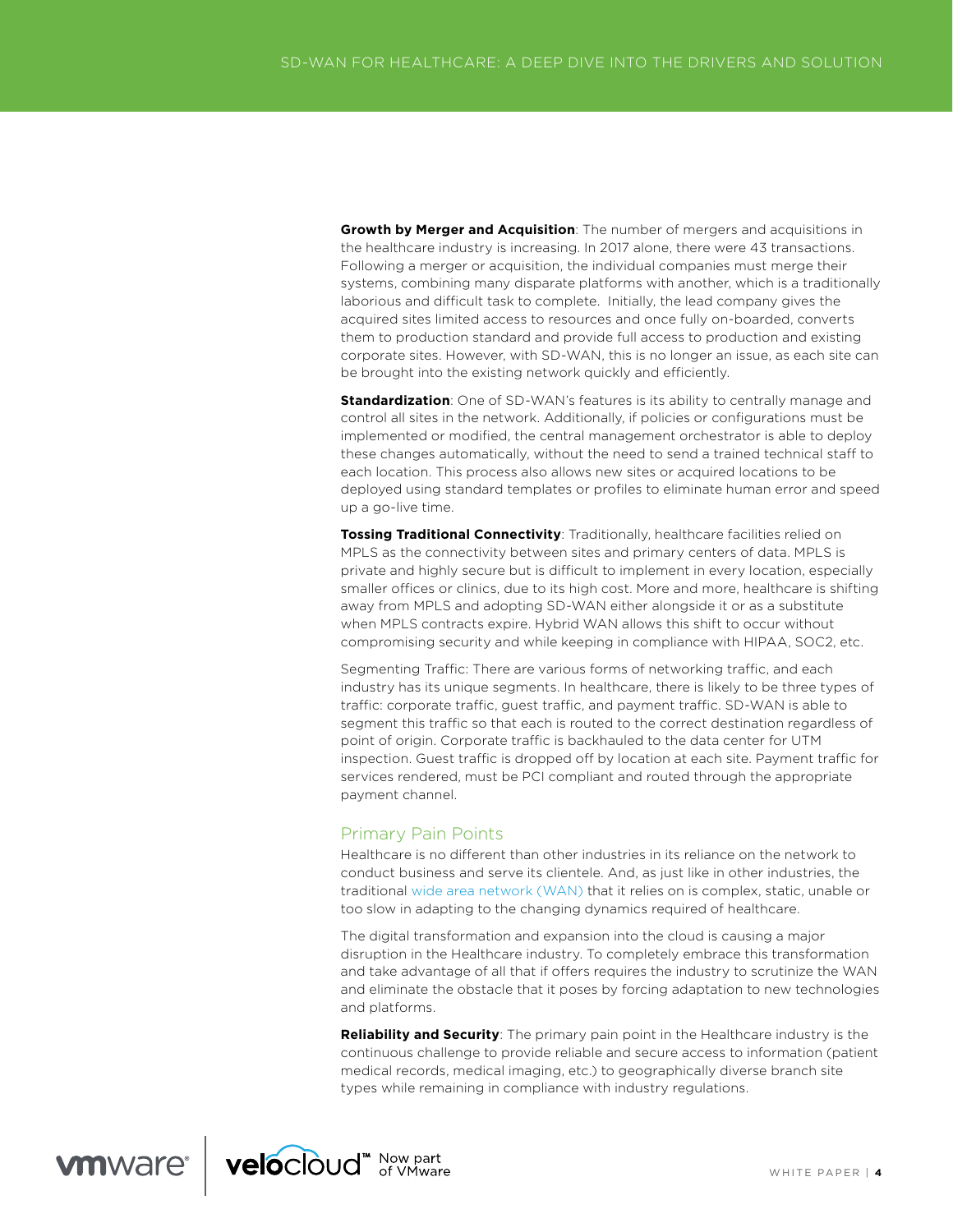[Protected Health Information \(PHI\)](https://www.hhs.gov/answers/hipaa/what-is-phi/index.html) is highly sensitive, which makes it extremely attractive to hackers who will go to great lengths to attain the information. The constant threats from this group require increasingly more sophisticated levels of security. This becomes even more complex when WAN architectures difer across various access groups and within each architecture as well as the diference amongst the diferent types of branch sites an organization might manage. This complexity and variance is a security and operational challenge.

**Network Visibility**: Additionally, most networks lack a comprehensive and centralized management and monitoring portal that allows complete visibility of the WAN. To truly understand and optimize the WAN, IT managers must be able to measure and assess the application traffic flowing across the WAN as well as prioritize the individual applications while reporting on the individual application's performance. But this situation rarely exists in Healthcare organizations, making it difficult to identify issues, determine how to fix them, and plan for future activity and needs based on the current situation.

# The Emerging Profile

So now that we understand the pain points faced in Healthcare, let's take a look deeper into the emerging customer profile with regards to technology needs.

While every potential Healthcare customer varies slightly in the pain points they are looking to solve with [SD-WAN,](https://www.vmware.com/solutions/sd-wan.html) the network architecture across these customers is not significantly diferent from each other.

- 1. Most have (typically two) centralized data centers that host applications or services.
- 2. A set of regional hospitals or campuses and several remote clinics or urgent care clinics or individual doctor's offices.
- 3. Or, they do not have a main hospital or campus, but are made up of many remote clinics or doctor's offices providing specialized services.

The remote clinics can be fixed (meaning they are brick-and-mortar) or mobile. In both scenarios, the remote sites rely on VPN connectivity back to the main data centers. All traffic flow is to and from the regional hospital campus and remote [clinics](https://www.vmware.com/solutions/sd-wan/branch-office.html) to the data center. The remote sites typically do not communicate with each other or send information to each other.

Considering the N-S traffic flow described in this Healthcare profile, the WAN becomes the lifeblood for those organizations that host required applications and services in the centralized data centers. Patient information must be available at all times in order for healthcare professionals to provide care to patients. This requires that the information be stored in the centralized data centers. Because care is provided at the remote sites or regional campuses, the information is uploaded or downloaded to the data centers on a continuous basis. The WAN must be able to support the large files that are constantly traversing it in a secure and efficient manner. The size of the files can be 100s of MB of data at a single time due to the high resolution required by imaging data and medical records.

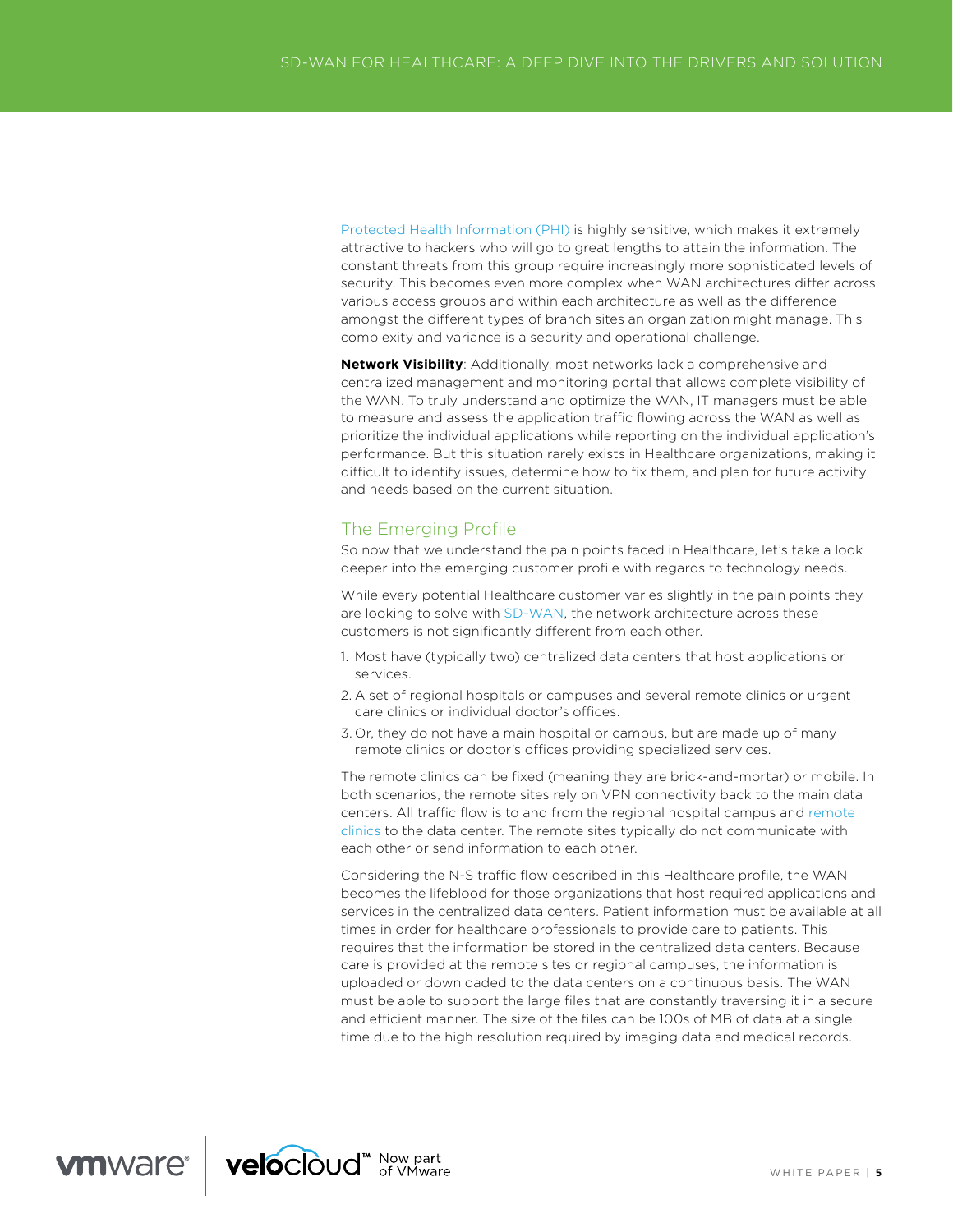Outages are detrimental to Healthcare as the inability to access patient records by care providers can cause them to be in breach of HIPAA regulations and unable to deliver care when needed.

#### The WAN Must Change

SD-WAN has become a saving grace for the Healthcare industry. Because it can be deployed Over-the-Top (OTT) or as a replacement to existing infrastructure, it is a highly flexible and scalable technology that enables Healthcare to continue providing patient care and supporting care personnel with improved efficiency, access, speed, and security.

# Why Providers Say "I Gotta Have SD-WAN!"

The advancements in healthcare grow by leaps and bounds and without a strong infrastructure to enable the seamless, secure, and optimized delivery of those advancements throughout the organization, the ability to deliver quality care will be impacted.

[SD-WAN](https://www.vmware.com/solutions/sd-wan.html) has emerged as the technology that is changing the networking status quo for healthcare. It's ability to deliver on the promise of faster, better, cheaper and more is causing healthcare providers and their IT staff to take notice. VMware [NSX SD-WAN by VeloCloud](https://www.vmware.com/products/nsx-sd-wan-by-velocloud.html) provides its SD-WAN solution to many healthcare organizations and its use cases, features, and functionality have proven to be an excellent fit.

While SD-WAN has a host of benefits and features that applicable for healthcare, let's take a closer look at the four major ones that cause healthcare IT organizations to say "I gotta have SD-WAN!"

#### Number One: Dynamic Multi-Path Optimization (DMPO)

DMPO aggregates all available links including broadband, LTE, and MPLS circuits and using application-aware per-packet link steering and on-demand remediation, achieves optimal performance under all conditions including brown-out or blackout scenarios. This ensures that healthcare data is accessible and transmittable at all times, including the accelerated transfer of radiological images (PACS, DICOM, etc.) and that sub-second failover maintains stable VDI sessions and real-time traffic for voice, video, and telehealth communications.

- **Automated Bandwidth Discovery** During the deployment of an NSX SD-WAN Edge by VeloCloud, it will automatically detect WAN links, measuring both the up and down bandwidth to the nearest available NSX SD-WAN Gateway by VeloCloud or hub. Using continuous link monitoring at an interval of every 100 m/s, DMPO performs continues unidirectional measurement of link characteristics: latency, packet loss and jitter of every packet on every tunnel between any two DMPO endpoints.
- **Dynamic Application-Aware Per Packet Steering** Based on the real-time link measurements and business policy configuration, DMPO can perform application-aware per packet steering in sub-second intervals during blackout and brownout conditions. Because NSX SD-WAN is a packet-based and not flow-based solution, it can steer packets mid-flow with no impact to the overall flow of traffic.

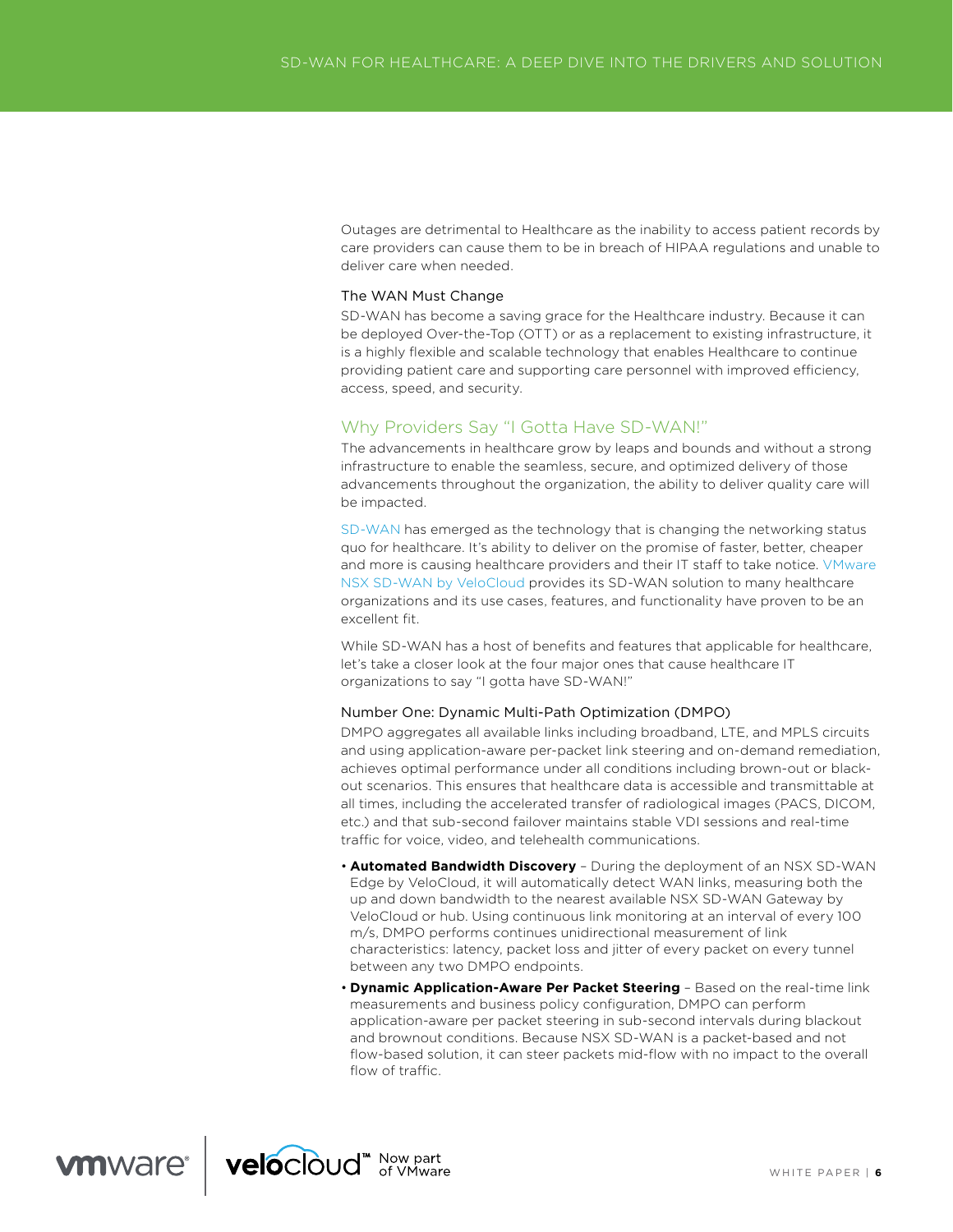- **Bandwidth Aggregation** DMPO performs per-packet load-balancing of packets belonging to a traffic flow across all available links to the destination. It takes into account the real-time WAN performance and automatically decides which paths should be used for the flow and then performs resequencing at the destination to ensure there is no out-of-order.
- **On-Demand Remediation (Key Diferentiator)** In a scenario where application-aware per packet steering in not possible (i.e. single link or multiple links experiencing issues at the same time), DMPO will perform remediation for high priority traffic such as FEC, jitter buffering for RT application and TCP NACK for applications such as file transfer.

## Number Two: Segmentation

Segmentation separates different types of network traffic from each other and prioritizes certain traffic over others. With NSX SD-WAN, segmentation includes the isolation of the control, data, and management planes, and plays a major role in the expansive growth of IoT devices. Using segmentation, healthcare organizations are able to ensure critical devices such as infusion equipment, pumps, blood pressure, and temperature measuring devices receive prioritized access to the WAN over less critical devices.

#### Number Three: Security

As mentioned in Section 2: Primary Pain Points, security is a major pain point for healthcare organizations. Highly sensitive data must be protected at all costs and with the reliance on broadband links to connect non-primary offices, network solutions must account for this. With SD-WAN healthcare IT managers are able to apply network-wide business and security policies, insert local, third-party and cloud security services wherever and whenever they are needed, and extend the WAN perimeter. The Hosted Virtual Firewall on the NSX SD-WAN Edge for UTM and next-generation firewall capabilities can circumvent the need to send all Internet bound traffic and have either all or a sub-set of that traffic exit locally, made possible by NSX-SDWAN's granular application recognition and business policy.

The VNF capabilities supported on the NSX SD-WAN Edge allows security service insertion in the branch. Complexity of VPN tunnels and PKI infrastructure management in traditional WAN architectures is dramatically simplified by leveraging the secure and scalable cloud-based SD-WAN PKI infrastructure, which can be turned on with a single click in the NSX SD-WAN Orchestrator. VPN tunnels are built where and when needed, and cover branch-to-branch, branch-to-datacenter and any-location-to-cloud traffic patterns.

## Number Four: Quality of Service (QoS)

Patients and doctors have a high expectation that all voice and video transmissions will be uninterrupted, so that care can be provided over any device at any time. This is critically important to those providing telehealth services as the inability to connect reliably can impact adherence to HIPAA regulations. Protecting VOIP traffic against effects of latency, packet loss, jitter and remediating when needed is all part of the NSX SD-WAN offering.

SD-WAN delivers significant value to healthcare organizations seeking to optimize, scale, and protect their network. It has become a game changer for those that have chosen to adopt it.

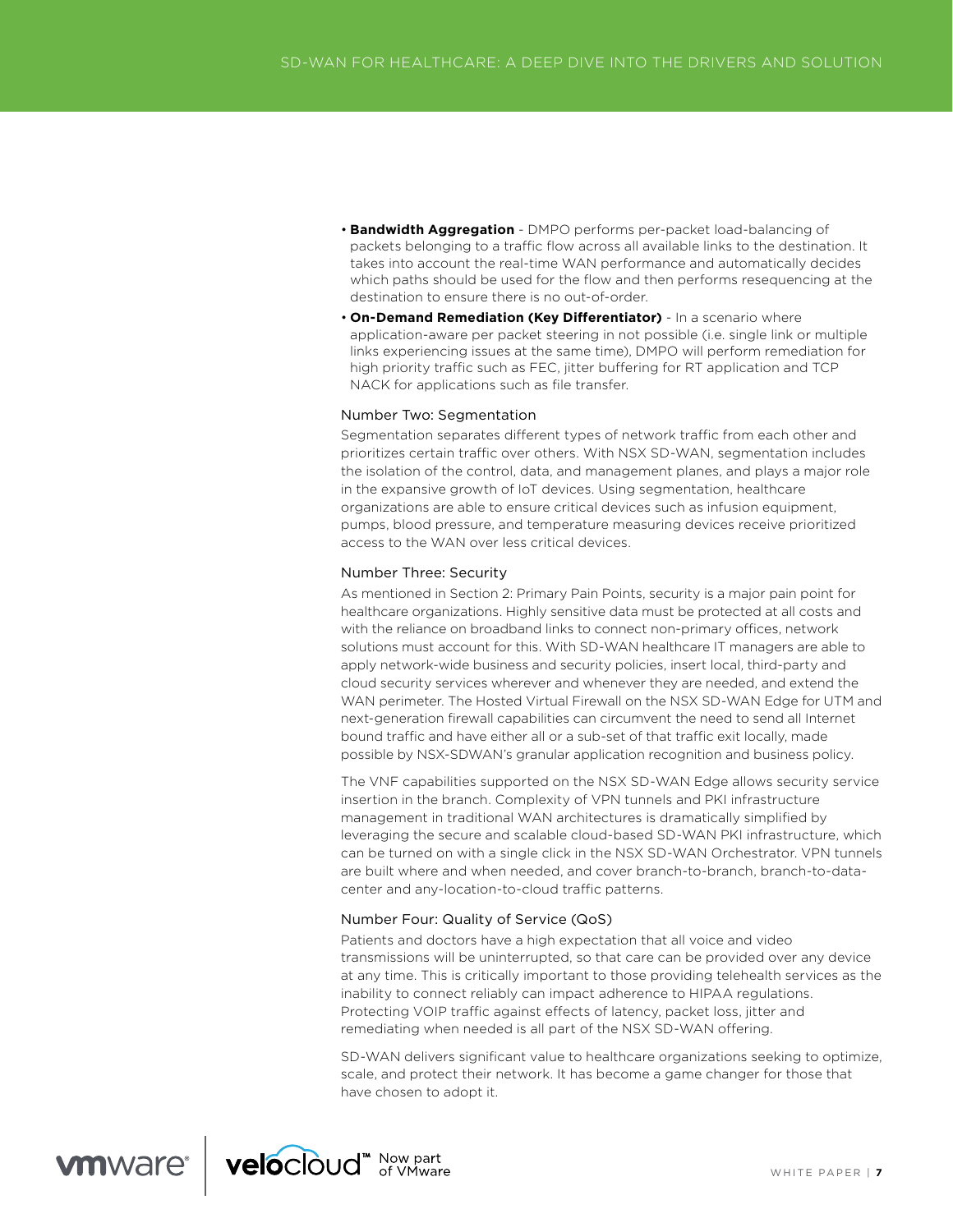# SD-WAN and the Growth of Mergers, Acquisitions, and Partnerships

Healthcare is constantly in a state of evolution, from advances in treatment, to state-of-the-art medical devices, to where services are ofered and patients can be treated (hospitals vs. clinics). Evolution of the healthcare organization also occurs in the form of mergers, acquisitions, and partnerships (MAP), the success of which depend on the integration of each organization's respective networks.

How fast is MAP growing? Let's look at some facts:

- 2017: There were a total of 115 transactions that represented a 13% increase over 2016<sup>1</sup>.
- 2018: In the first quarter of 2018, 30 MPAs were announced, a 11% increase from the same period in 2017.
- Large-sized deals: Of these 30, three had over \$1B in annual revenue and another four had revenue between \$500M and \$1B.

20%

 $\begin{array}{|c|c|}\n\hline\n2\% & 7\% \\
\hline\n\end{array}$ 

**MAP Activity Over 3 Years** 

71%

MAP activity increase MAP activity remain same MAP activity decrease No response

• PwC, who handles many M&A deals, reported at the end of 2017 that it had experienced 13 straight quarters of more than 200 MPAs in healthcare, totaling \$175.2B.

The trend of increasing MAP activities and the instance of high-revenue healthcare organizations participating in this trend shows no sign of slowing down. According to a study, the *2018 HealthLeaders Media Mergers, Acquisitions, and Partnerships Survey*2, the majority of respondents expect their MAP activity to increase over the next three years (see Figure 1, right).

#### Why Is the Network Important to MAP?

As is the case in any vertical, when two companies merge or one purchases another, integrating the two can be very complicated, especially for very large organizations. In healthcare, the complexity exists in ensuring that patient records belonging to each company remain secure and accurate, but now must be accessible by both organizations. Companies are not successfully integrated until its data is fully integrated. And their respective data integration is dependent on a smooth network integration.

According to [Health Catalyst,](https://www.healthcatalyst.com/insights/healthcare-mergers-and-acquisitions-key-to-success) "top-performing MAPs across all industries focus first on data integration and have a plan to do so within six months post-merger. Additionally, 40% of the MPA value in healthcare can be tied directly to IT strategy. Without a focus on IT integration, that 40% is at high risk."

1. Kaufman Hall; 2017 in Review: The Year M&A Shook the Healthcare Landscape

2. HealthLeaders;

https://www.healthleadersmedia.com/strategy/71[-healthcare-orgs-say-mergers-and-acquisitions-will-increase](https://www.healthleadersmedia.com/strategy/71-healthcare-orgs-say-mergers-and-acquisitions-will-increase)

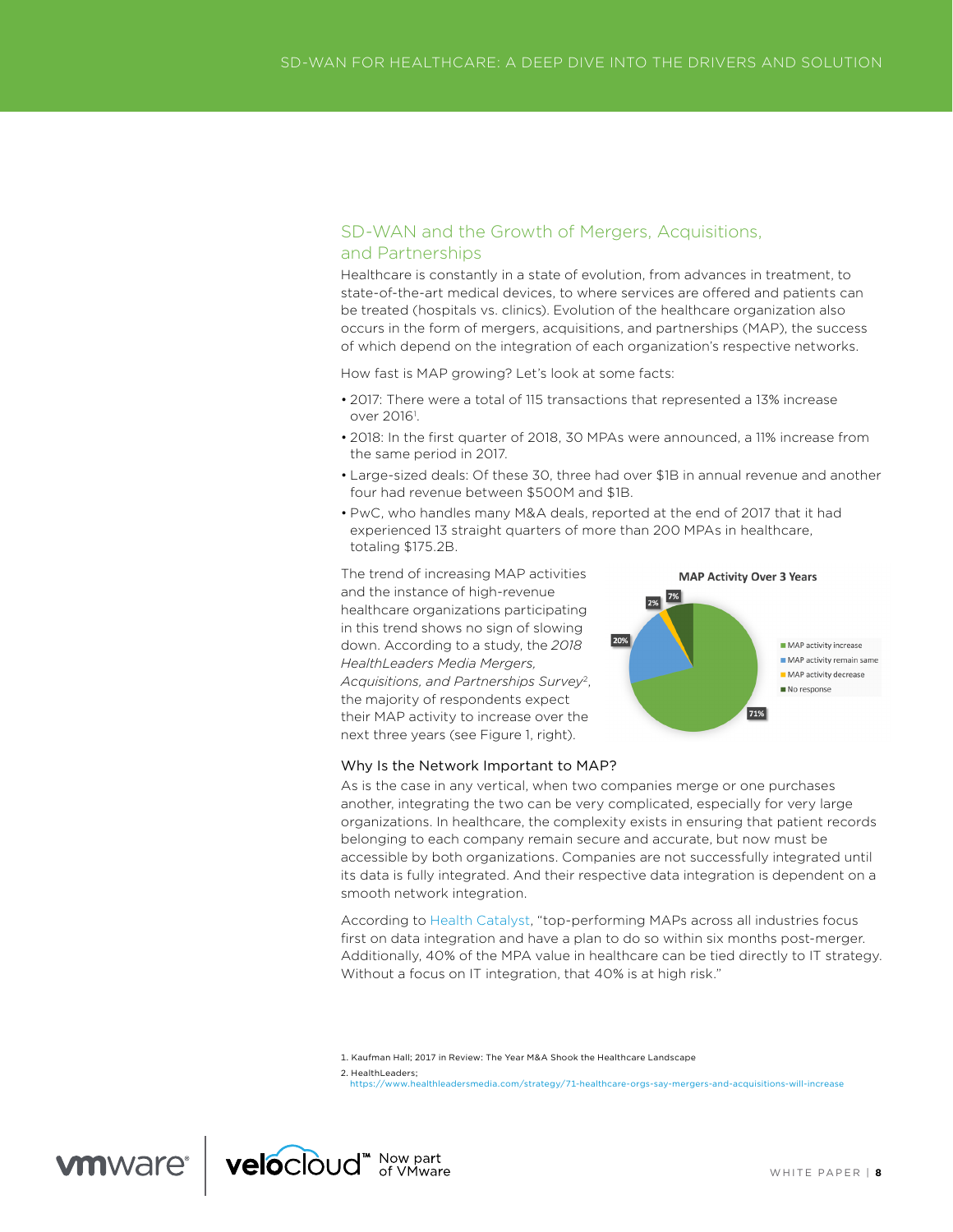# Turning to SD-WAN

The challenge in the healthcare industry is how quickly and securely these organizations can bring new MPA sites into the parent network. Initially, the acquiring company will provide the MPA sites limited access to resources from the parent company and once fully on-boarded, they are converted into a production standard and provided full access to production and existing corporate sites.

Complexity is introduced because MPA sites already have their own connectivity in place. In a standard networking environment, the parent company would have to rip and replace existing circuits and infrastructure in the MPA sites to be integrated into the parent company. This process can often take longer than this six-month process, typically taking a year or two to fully move over all sites.

However, parent companies that have adopted SD-WAN do not have this issue. With SD-WAN, healthcare organizations are able to extend the SD-WAN network architecture into the newly acquired sites by deploying edges, and with zero touch provisioning, adding them into the centralized management and orchestration portal. From this orchestrator, IT managers can easily monitor, manage, and control network activity across the entire environment.

Further simplifying the process is the ability to control how new sites and organizations are brought into the parent network through the use of customized profile creation. Without SD-WAN, entirely new equipment must be deployed to each site and highly-trained technicians must spend much time installing the new equipment, manually configuring it, testing it, and ensuring each that each is connected and accessing the appropriate information. SD-WAN eliminates this time-intensive process as its edges do not require a highly-skilled technician to install (it's often as simple as plugging in two to three cords), and with preestablished profiles deployed instantaneously across all edges, human error is eliminated. This process not only eliminates potential mistakes but shortens the window to full data and network integration.

# Conclusion

SD-WAN continues to change the networking landscape in bigger and more widespread ways. With Healthcare's reliance on its network, SD-WAN is uniquely positioned to provide it with a future-proof infrastructure that can handle its increasingly stringent regulatory and medical requirements.